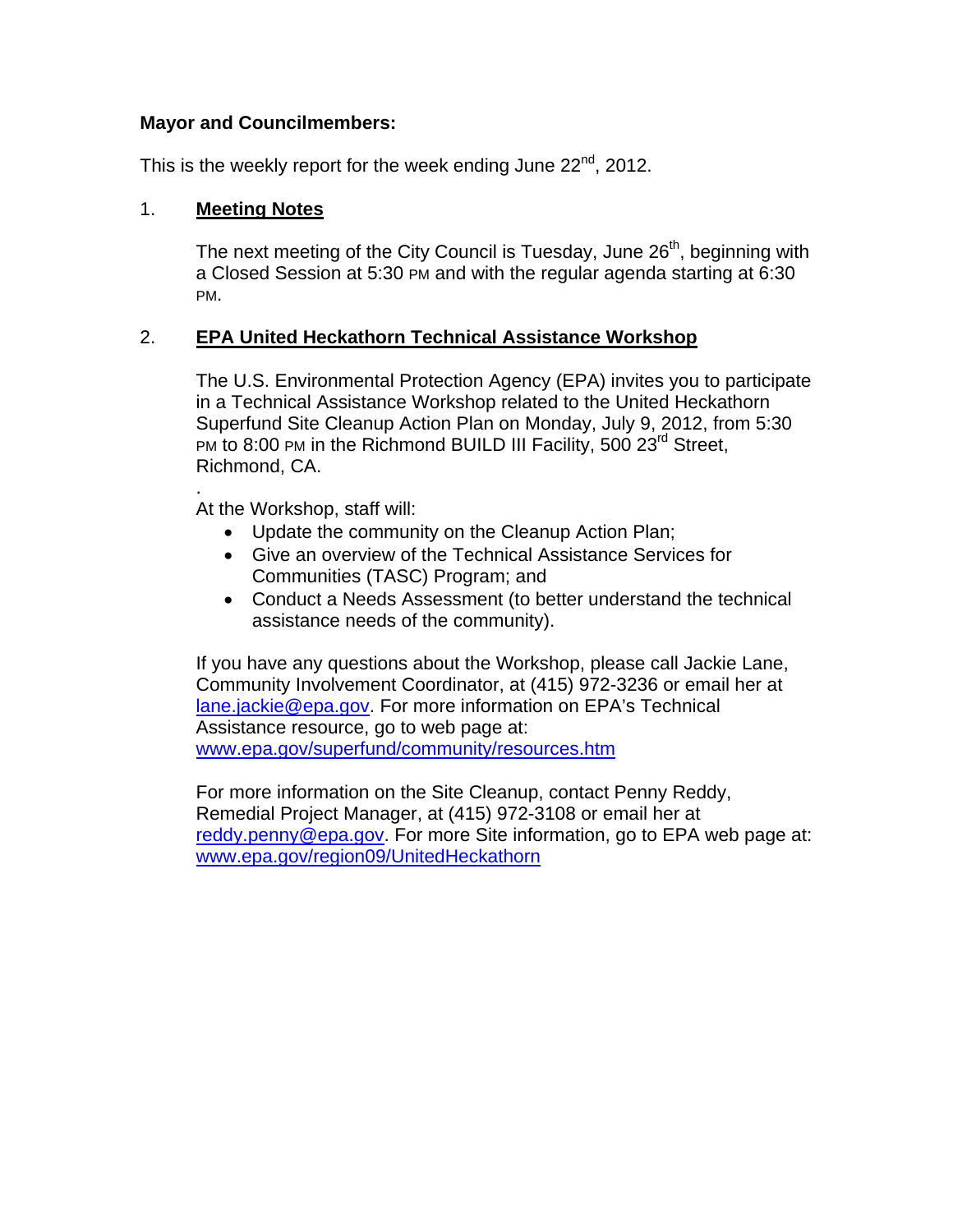

# 3. **Upcoming Housing Element Workshop**

On Thursday, June 28, 2012, at 6:00 PM in the Richmond City Hall Council Chambers, Planning and Building Services Department staff will host a workshop to inform residents about the City's update to its General Plan Housing Element.

The Housing Element is an important planning document required under State law. The purpose of the Housing Element is to establish key policies, programs, and objectives for achieving a diverse range of housing needs in the community. Housing Elements must include an assessment of existing and future housing needs, an inventory of



sites available for housing development, an analysis of constraints to local housing production, and a set of programs and quantified objectives designed to help meet identified needs.

We invite you to join us at this upcoming public workshop to learn more about Richmond's Housing Element Update, share your thoughts about the City's existing housing programs, and identify housing opportunities and challenges facing our community.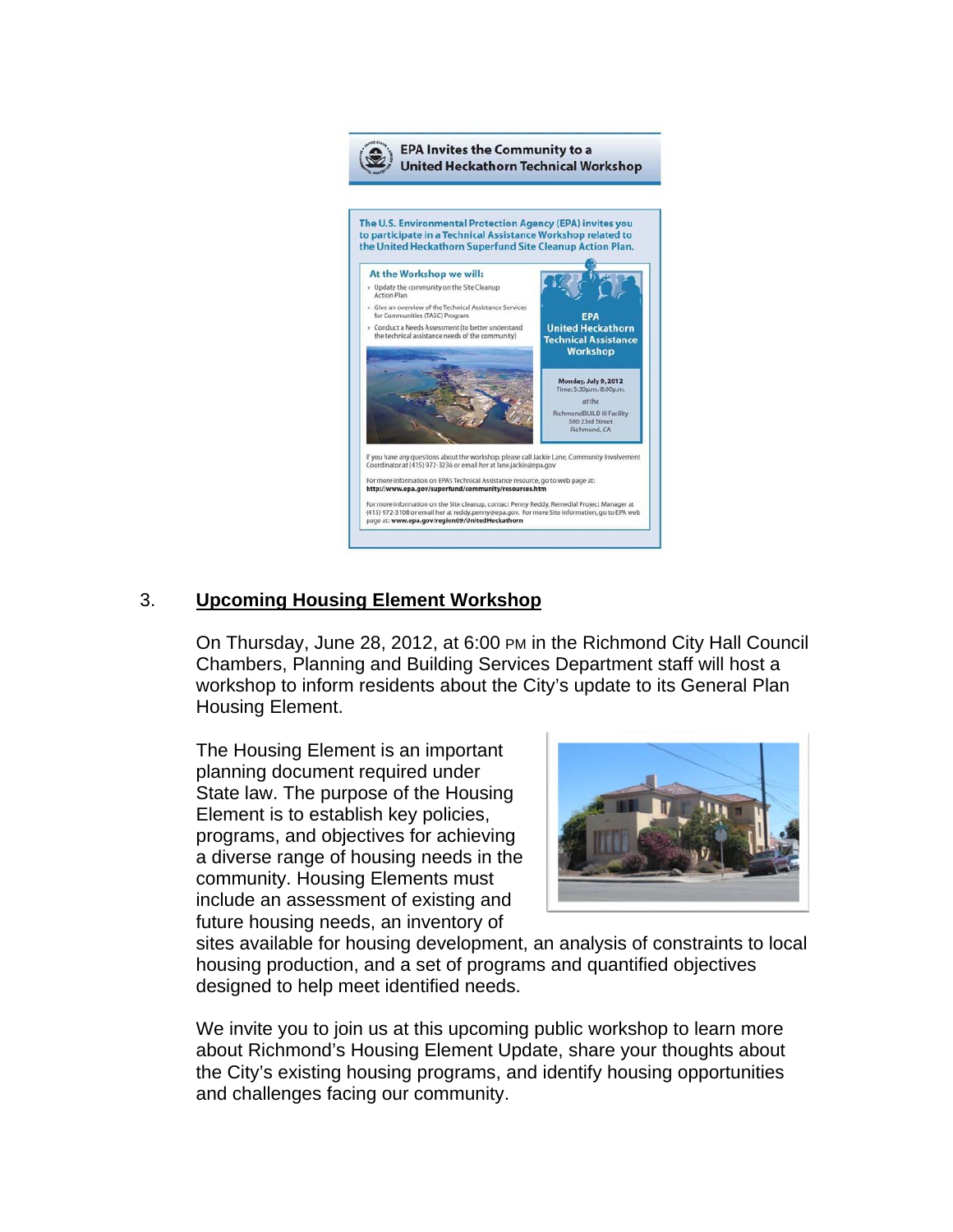Light refreshments and Spanish translation services will be provided.

If you have any questions about Richmond's Housing Element Update or are unable to attend the workshop, but would still like to provide your comments, please email Hector Rojas, Associate Planner at hector\_rojas@ci.richmond.ca.us.

More information is available at **www.ci.richmond.ca.us/housingelement**

#### 4. **Employment & Training's YouthWORKS Program Update**

YouthWORKS is pleased to announce the receipt of \$2,500 from the Richmond Pacific Railroad and \$2,500 from the Levin Richmond Terminal for the Summer Youth Employment Program. This contribution, along with the support committed by the Mayor and Council of \$279,000, the donation from Chevron of \$100,000 and the amounts pledged, but not yet received, from Simms Metals, British Petroleum (BP) and California Oils will allow the program to provide 225 economically-challenged Richmond youth with a meaningful, career path work experience this summer.

The YouthWORKS Program would like to thank the Council of Industries for assisting in the outreach and marketing of the program to its member companies and Mechanics Bank for providing 16 staff volunteers for the Financial Literacy workshops!



Other highlights of the YouthWORKS program this year include the 100% graduation rate for the 14 seniors enrolled in the year-around program, and the 75% CAHSEE pass rate for the non-senior Academic Program participants - special thanks to Straight Talk on Prison Executive Director, Pedro Lespier, and his team of tutors for their excellence and commitment. In addition, the Service Learning component of the Academic Program has provided over 1,000 hours of community service labor since January of this year, primarily on Saturdays, for the development of the Richmond Greenway, as well as assistance with events such as the grand opening of the Rosie the Riveter WWII Homefront Headquarters, Cinco De Mayo, the City-sponsored Fruit Tree and Compost Give Away and, most recently, Juneteenth. The Academic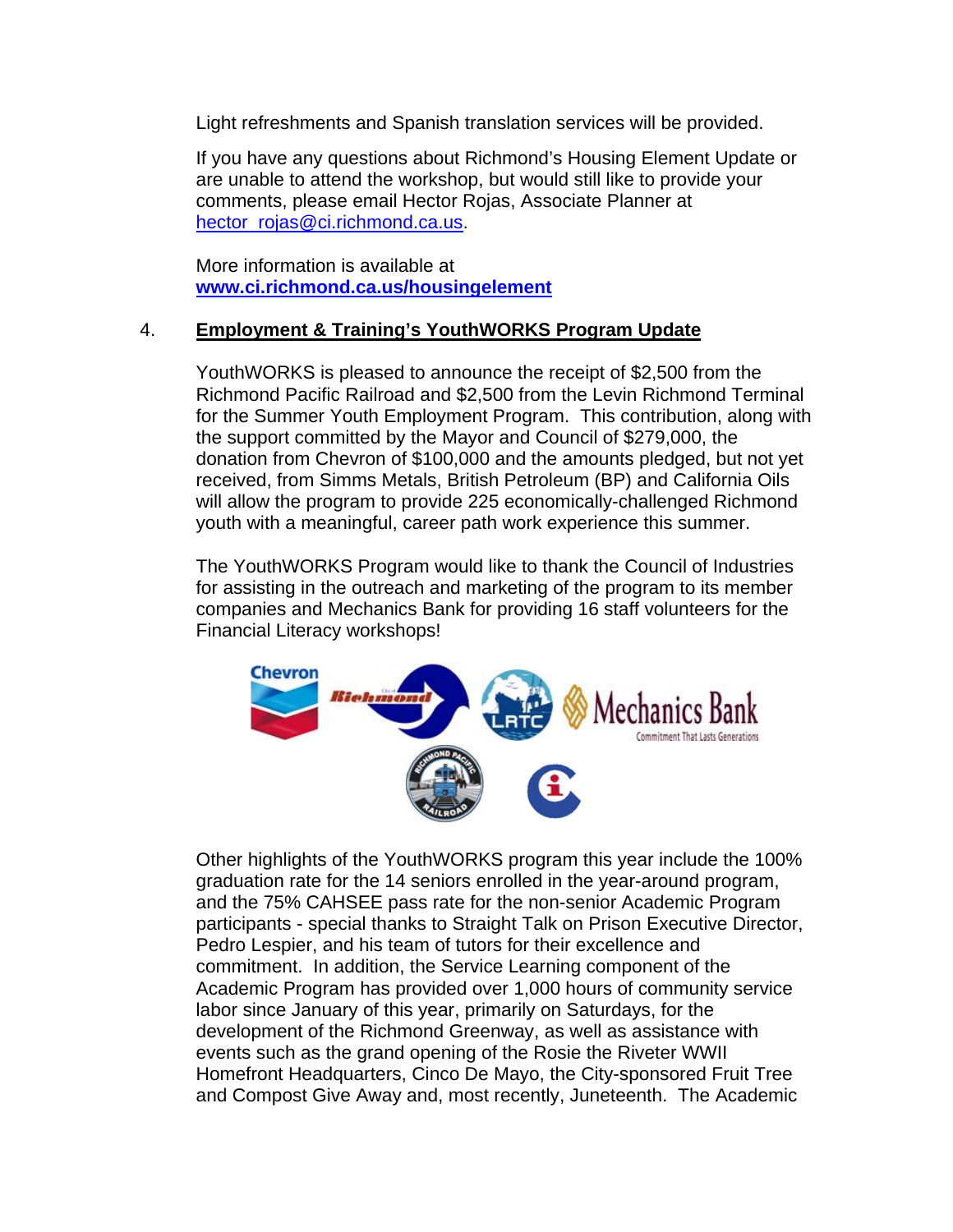Service Learning Program is sponsored by the National Park Service and the S.D. Bechtel, Jr. Foundation. Special recognition goes out to NPS Education Specialist, Ranger Matthew Holmes, for his passion and commitment to the YouthWORKS program



We are also pleased to announce the upcoming graduation ceremony of the YouthWORKS/RichmondBUILD charter high school, Muir Career Academy, scheduled for Friday, June 29<sup>th</sup>, from 10:00 AM to Noon at the RB III facility at 23<sup>rd</sup> and Bissell. The Muir Career Academy is a partnership of YouthWORKS, RichmondBUILD and John Muir Charter Schools and is sponsored by Chevron. Keynote speakers include Mayor Gayle McLaughlin, Councilmember Corky Booze and local community activist Jackie Thompson.



#### 5. **East Bay Small Business Symposium**

You are invited to attend an East Bay Small Business Symposium held by the East Bay Small Business Initiative on July 31<sup>st</sup>, 2012, at 7:30 AM – 11:00 AM at Hotel Shattuck Plaza (Crystal Ballroom) at 2086 Allston Way in Berkeley. It's free to small businesses! Connect with key resources that are available to you as a small business.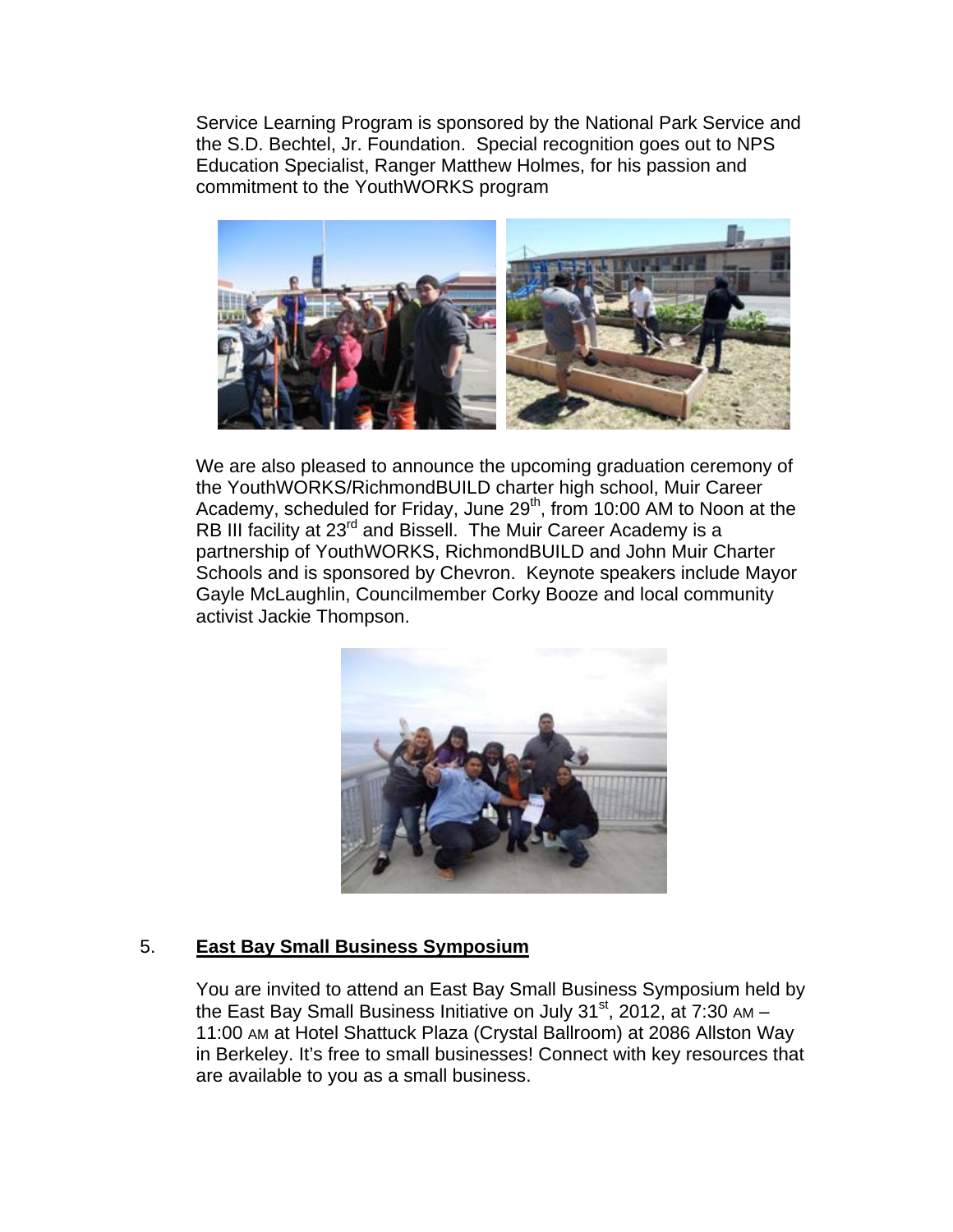Agenda:

- Welcome, Alameda County Supervisor Keith Carson
- Introduction, Elizabeth Echols, Regional Administrator, Region 9, US Small Business Administration
- Featured speaker: Jim Horan, President and CEO of The One Page Business Plan Company
- Four breakout sessions by business age/needs
- Closing from Contra Costa County Supervisor John Gioia
- Business-to-Business Networking

Download the flier and register: www.ebsmallbusiness.com. For more information, contact Keith Sutton, East Bay EDA, (510) 272-3885 or email keith@eastbayeda.org.

Initiative partners: East Bay Economic Development Alliance, Wells Fargo, Inner City Advisors, SBA, Alameda County Small Business Development Center, Contra Costa Small Business Development Center, Alameda County Workforce Investment Board, Workforce Development Board of Contra Costa County, Berkeley Chamber of Commerce, and City of Oakland. Sponsored by Wells Fargo, Mechanics Bank, One Pacific Coast Bank, and Bay Area Development Company.

# 6. **Public Works Updates**

Facilities Maintenance Division: Carpenters completed the construction and installation of the new desk at the Point Richmond Community Center; installed a new entrance door at Fire Station 67; repaired the wall paneling in the men's restroom of the Nevin Community Center; and repaired the glass block at the Richmond Swim Center.

The beam repair at the Booker T. Anderson Community Center has been completed.

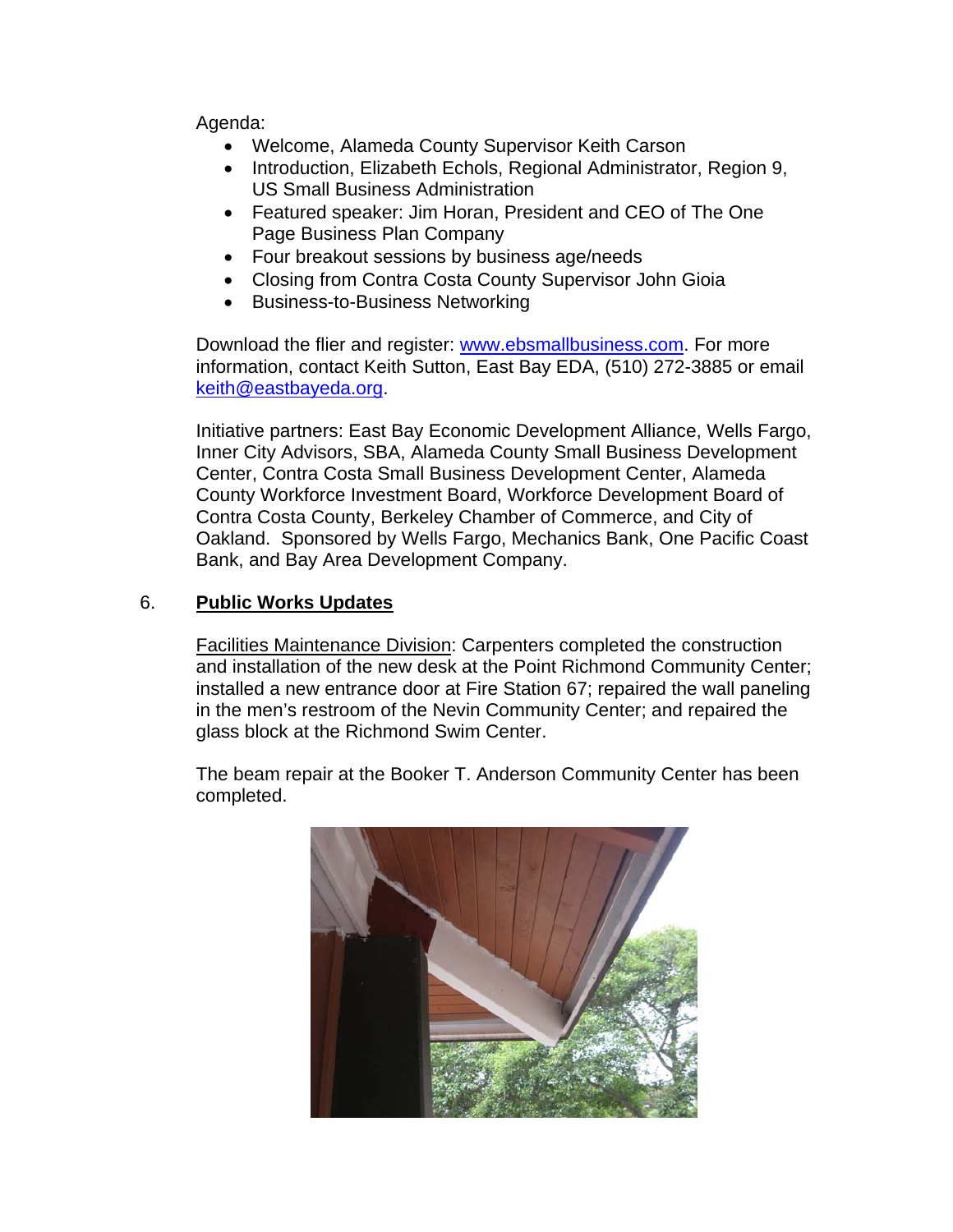The stationary engineers repaired the heating, ventilation and air conditioning (HVAC) system at 450 Civic Center Plaza; repaired the kitchen waste line at Fire Station 64; and re-installed a ladder at the Richmond Plunge.

The electrical shop completed manufacturer up-grades to the solar park lighting at Atchison Village and Kern Parks; installed and removed the power pedestals for the Juneteenth festival at Nicholl Park; and repaired the light knocked down at 23<sup>rd</sup> Street and Brooks Avenue.



23<sup>rd</sup> Street and Brooks Avenue

Parks and Landscaping Division: Parks performed irrigation repairs at Humphrey Play Lot, Hilltop Green Park, and Marina Green Park; weed abatement at Country Club Vista Park, the 23<sup>rd</sup> Street Grade Separation, and on the Richmond Parkway at the Castro overpass; installed the repaired gate in Atchison Village; and provided support for the Juneteenth Festival.

Solano Play Lot renovations are progressing well.